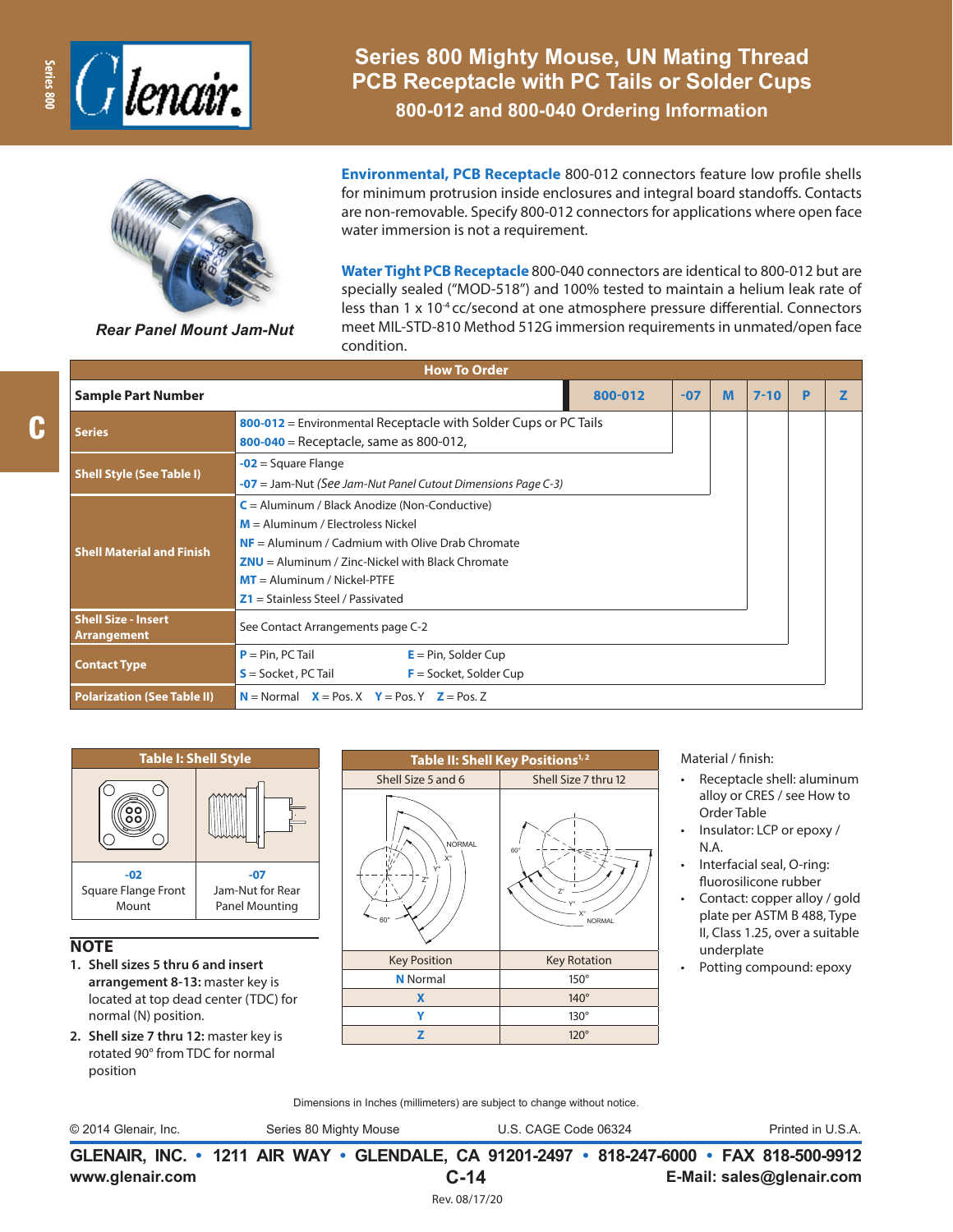

## *Square flange mount receptacle - shell style 02*



| <b>Dimensions</b>    |               |                 |              |                  |              |              |  |  |  |
|----------------------|---------------|-----------------|--------------|------------------|--------------|--------------|--|--|--|
| Shell<br><b>Size</b> | ØG            | H <sub>SO</sub> | J BSC        | <b>KThread</b>   | Ø AA<br>O.D. | ØBB<br>I.D.  |  |  |  |
| 5                    | .680 (17.27)  | .527 (13.39)    | .363(9.22)   | .3125-28 UN-2A   | .265(6.73)   | .186(4.72)   |  |  |  |
| 6                    | .750 (19.05)  | .588 (14.94)    | .423 (10.74) | .3750-28 UN-2A   | .330(8.38)   | .238(6.05)   |  |  |  |
| 7                    | .850 (21.59)  | .650 (16.51)    | .483 (12.27) | .4375-28 UNEF-2A | .424 (10.77) | .327(8.31)   |  |  |  |
| 8                    | .938(23.83)   | .710 (18.03)    | .542(13.77)  | .5000-32 UN-2A   | .448 (11.38) | .388 (9.86)  |  |  |  |
| 9                    | 1.250 (31.75) | .938 (23.83)    | .719 (18.26) | .5625-32 UN-2A   | .500 (12.70) | .446 (11.33) |  |  |  |
| 10 <sup>10</sup>     | 1.250 (31.75) | .938(23.83)     | .719 (18.26) | .6250-32 UN-2A   | .575 (14.60) | .515(13.08)  |  |  |  |
| 12                   | 1.375 (34.92) | 1.031 (26.19)   | .812(20.62)  | .7500-28 UN-2A   | .660 (16.76) | .599 (15.21) |  |  |  |

Dimensions in Inches (millimeters) are subject to change without notice.

**www.glenair.com E-Mail: sales@glenair.com GLENAIR, INC. • 1211 AIR WAY • GLENDALE, CA 91201-2497 • 818-247-6000 • FAX 818-500-9912 C-15** © 2014 Glenair, Inc. Series 80 Mighty Mouse U.S. CAGE Code 06324 Printed in U.S.A.

Rev. 06/05/19